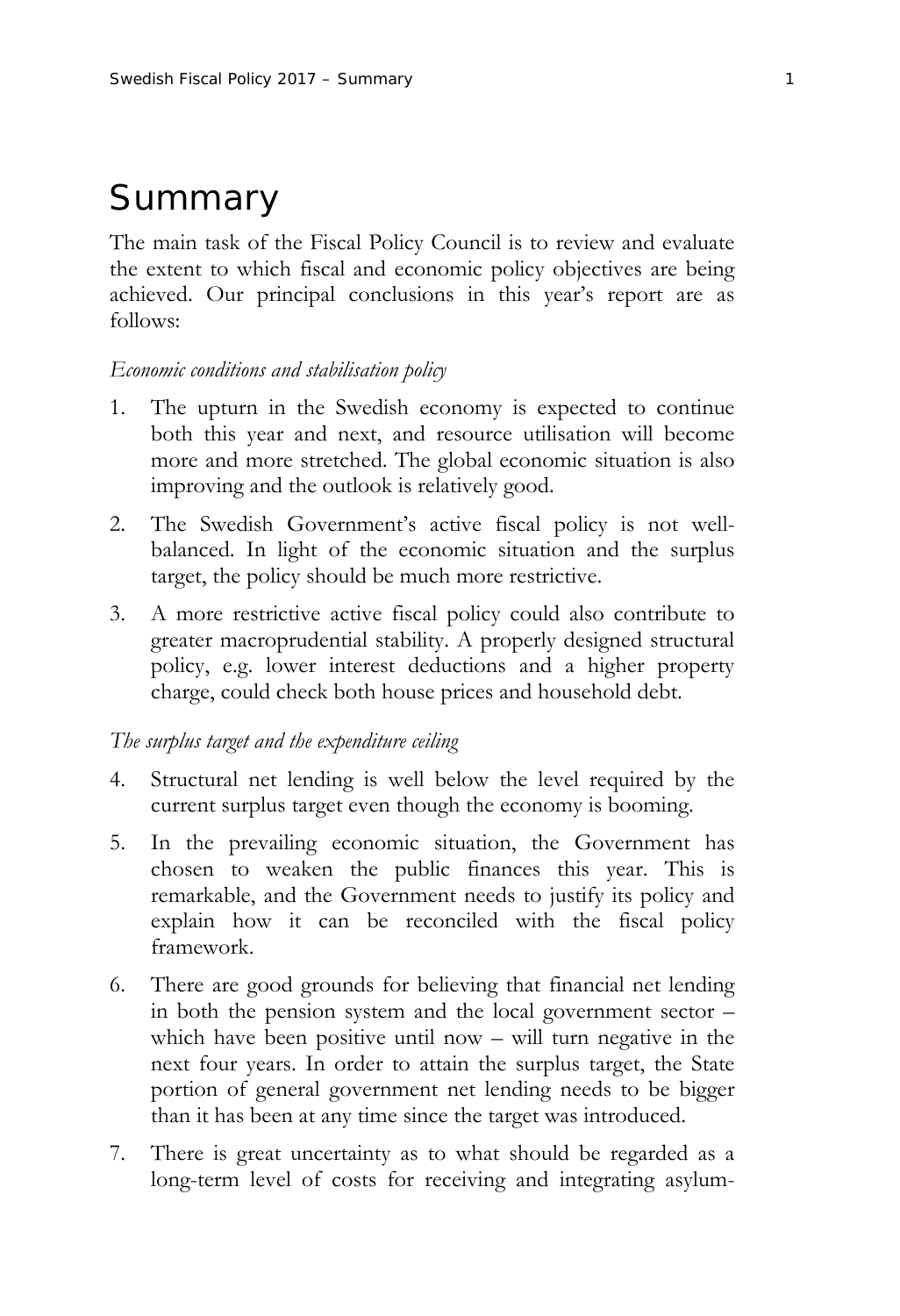seekers. For reasons of prudence, the Government should allow in its budgets for the possibility of these costs being higher than projected.

- 8. The gap to the expenditure ceiling is historically high relative to recent years. The level of the expenditure ceiling therefore provides little support for the surplus target. Such a large gap begs the question as to what the Government regards as an appropriate degree of tax relief. The Government needs to state what it considers to be an appropriate trend in expenditure and a reasonable level of tax relief for the next four years.
- 9. The Government intends to achieve the surplus target no later than 2020. The surplus target that the Government is referring to appears to be the new proposed target of 1/3 per cent relative to average GDP over the economic cycle, and not the present target of 1 per cent. The Government needs to clarify how it sees the transition from the current surplus target to the proposed lower target.

# *Follow-up on the surplus target*

- 10. The period 2006–2015 may be said to constitute a whole business cycle. Average net lending in this period amounted to 0.3 per cent of GDP. The target of 1 per cent average net lending over the business cycle has therefore not been attained.
- 11. Even allowing for the fact that this period was marked by an unusually deep and prolonged downturn, the surplus target was not attained; structural net lending averaged 0.7 per cent of GDP in the period 2006–2015.
- 12. We also note that average net lending has fallen short of the target in every eight-year period from 2005–2012 up to 2011– 2018.

## *The debt anchor*

13. The Surplus Target Committee has proposed a debt anchor of 35 per cent of GDP. We believe that this provides a sufficient safety margin to weather a serious economic crisis, assuming that real interest rates are low and that long-term growth in the Swedish economy does not fall dramatically.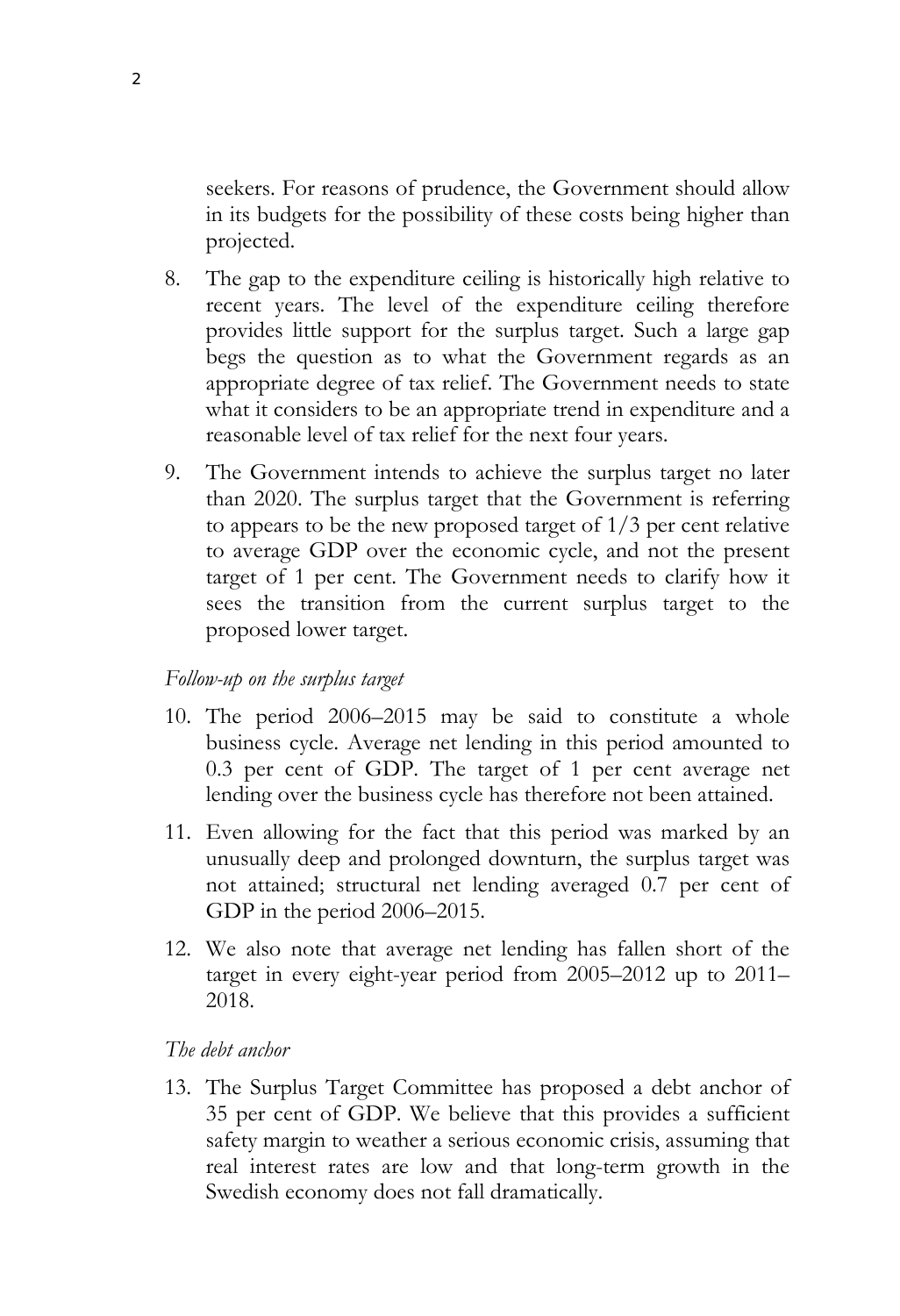#### *Long-term sustainable public finances*

- 14. The calculations of the sustainability of the public finances up to 2030 carried out by the NIER on behalf of the Council suggest that there is only a slight risk of imbalances.
- 15. Unless the integration of newly arrived immigrants into the labour market is considerably improved, asylum immigration will place a long-term burden on the public finances.
- 16. The retirement age needs to be raised gradually in order for public finances to be sustainable in the long term and for income pensions to reach an acceptable level. The custom of retiring at the age of 65 needs to be changed.

#### *Employment and unemployment*

- 17. The main problem in the Swedish labour market relates to the big differences in employment and unemployment between people born in Sweden and those born outside Europe. In last year's report, the Council proposed continued investment in training and subsidised jobs, and also that the social partners should consider the possibility of low-skilled jobs paying below today's minimum wage.
- 18. We believe that the Government will not achieve its target of the lowest unemployment rate in the EU by the year 2020. This is partly because full-time students who are also looking for work account for a comparatively large proportion of unemployment in Sweden, and because immigrants are not being effectively integrated into the labour market.
- 19. As previously suggested by the Council, the Government should reformulate its unemployment target into separate targets for different groups, such as asylum immigrants, young people with poor qualifications and the long-term unemployed.
- 20. The Government expects equilibrium unemployment to fall to 6.2 per cent by 2020, while the NIER expects it to be at 6.7 per cent from 2017–2020. The Government should explain clearly the estimates that have been made, and present sensitivity analyses to show how the calculations of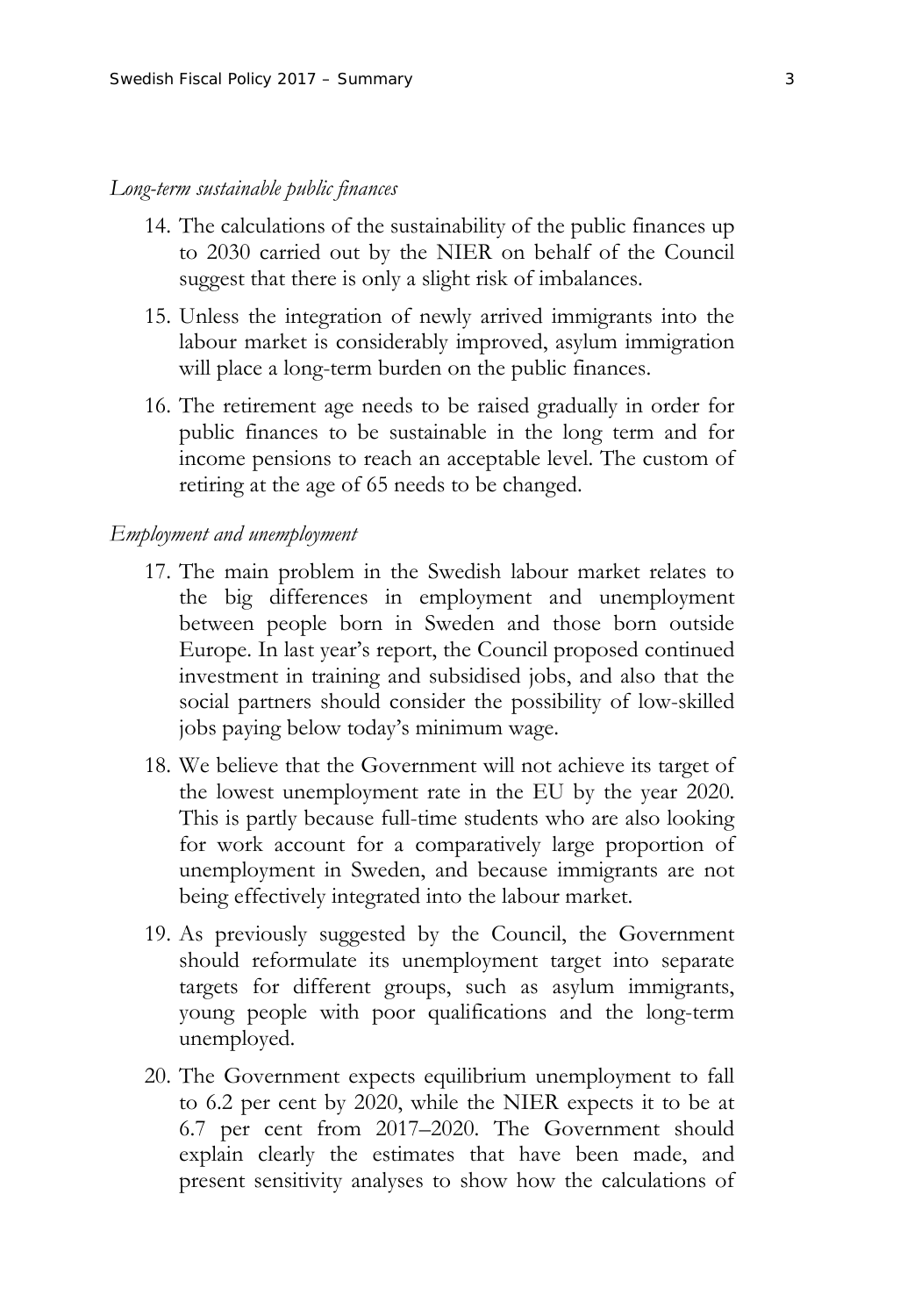potential GDP and structural net lending are affected by alternative assumptions of equilibrium unemployment.

- 21. The principal basis for the Government's retrospective assessment of equilibrium unemployment comes from estimates produced by the European Commission. International collaboration on model development is valuable, but the model needs to be reviewed by the Ministry of Finance before it can be further adapted to Swedish conditions.
- 22. There is a strong suggestion that matching within the labour market has worsened since the financial crisis of 2008–2009. This is especially true of people born outside Sweden, and probably produces a certain upward pressure on equilibrium unemployment.

# *Forecast evaluation*

- 23. The Government still has a lower forecast of resource utilisation in the economy in the coming years than most other analysts. This means that the Government's estimate of structural net lending is higher than would otherwise be the case, which then affects one's assessment of whether the target for government net lending has been achieved.
- 24. The Council's evaluation shows that the Government's projections of major market variables were less accurate than those of the NIER in the period 2007–2016. For most of the variables examined, the Government is also unable to shake off a 'naive forecasting method' for the next two to three years, where the latest known variable is assumed to persist into the future too. There is also a tendency to systematically over-estimate GDP growth and government net lending and to under-estimate unemployment. The Government should be able to produce better forecasts and calculations. This is particularly true of financial and structural net lending, where the Government alone has access to the most up-to-date information.
- 25. The Government's calculation of the public finances results in a systematic overstatement of financial and structural net